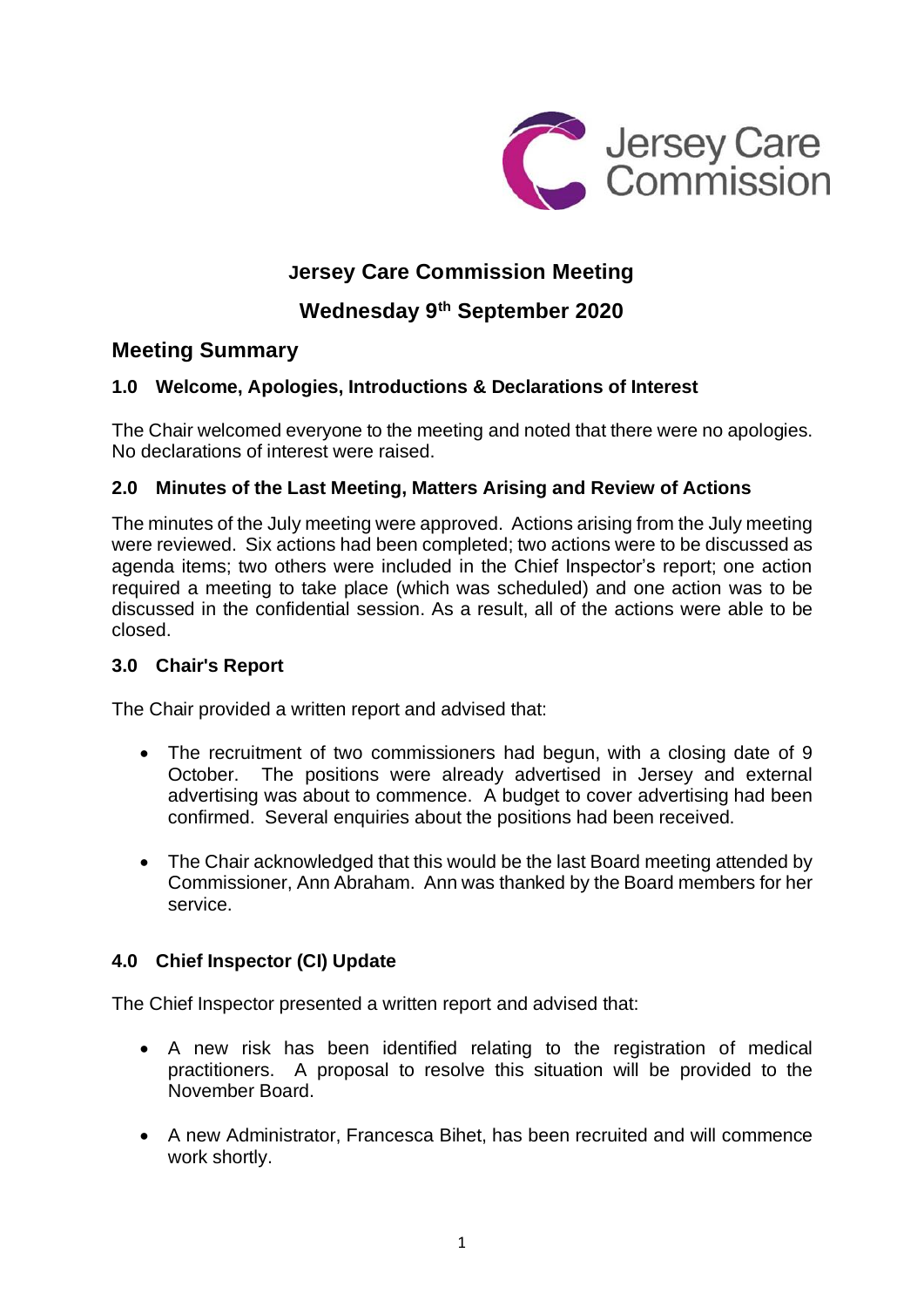- The Chief Inspector will provide a detailed update to the Board in November regarding inspections. Currently there are 42 scheduled inspections which were postponed due to lockdown. It will be possible to undertake some but not all of these by the end of 2020.
- The Independent Children's Homes Association (ICHA) is undertaking a review of children's homes in Jersey. This review does not interfere with or substitute for any statutory inspections conducted by the Commission.
- Inspections have been completed for three of the seven children's care home services. These inspection reports have been sent to the provider for factual accuracy checking. The reports will be published on the website once feedback is received, or at the end of the 28-day period. Two more inspections are scheduled, and the two short-break services will be inspected before the end of 2020.
- An inspection of one of the two supported accommodation services is underway and the other is planned before the end of 2020. It is anticipated that all nine residential accommodation services provided by Children's Services will have inspection reports completed and issued before the end of 2020.
- The Commission is in the process of progressing several escalation actions relating to regulated services.
- A review of the Piercing and Tattooing Code of Practice is being undertaken. It is anticipated that it will be ready for review at the November Board.
- A letter has been received from the Health Minister in respect of the issues relating to the delays in completing the registrations of the Government of Jersey directly managed services.
- There has been media interest in the inspection reports that were published recently. On 31 August the website's inspection report pages had approx. 2000 hits.
- Supported Accommodation Standards are to be further developed and the Children's Commissioner (CC) has agreed to provide assistance in this. A plan to complete this work will be presented by the CI at the November board.
- The Board agreed to produce a summary of the Supported Accommodation Standards for young people.
- In sourcing alternative office accommodation, Commissioners stressed the importance of public profile, accessibility and future proofing office accommodation to meet the expected growth of the Commission over the next five years.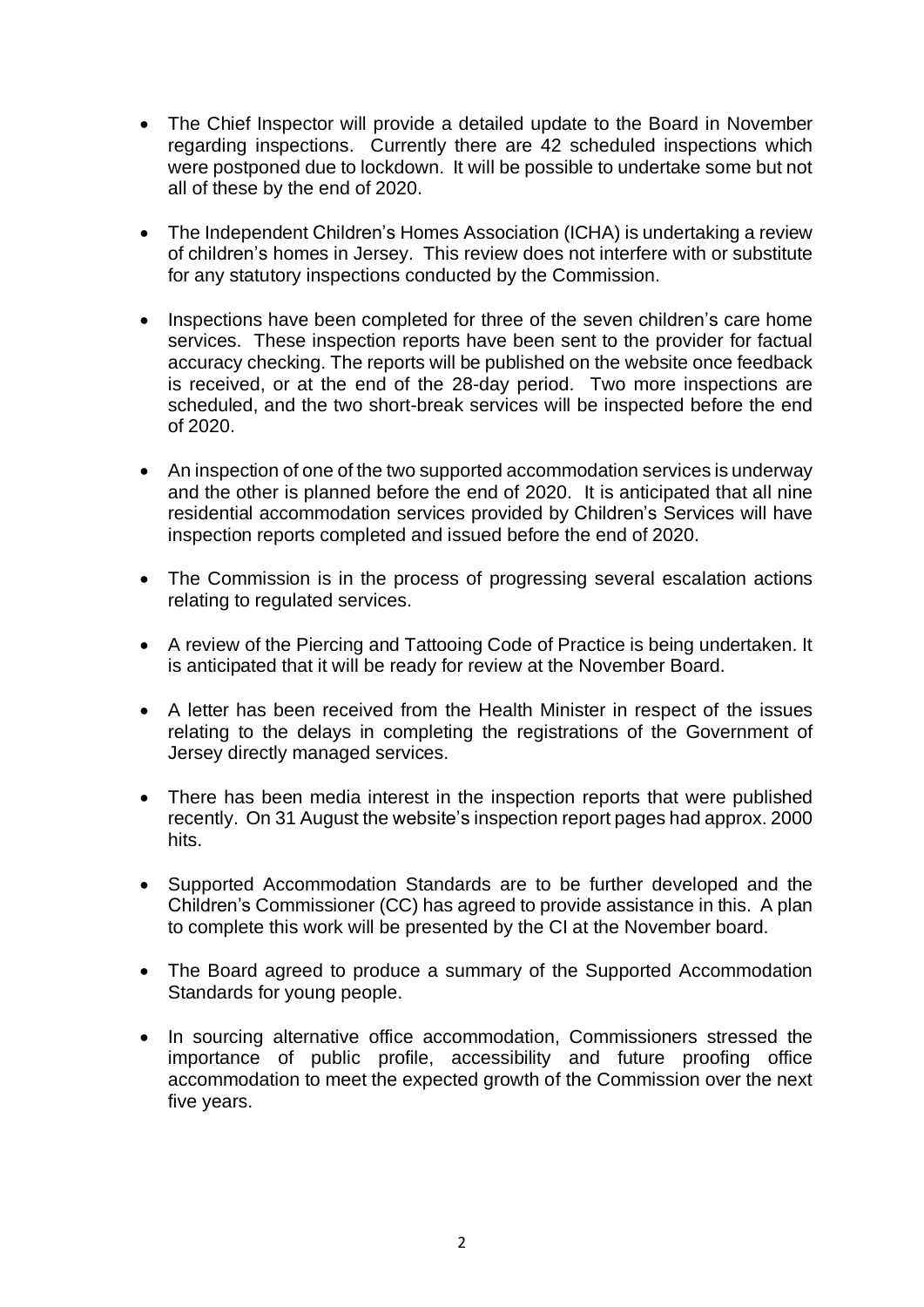## **4.1 Scheme of Delegation**

A draft Scheme of Delegation was agreed, ensuring that decision-making can take place at the appropriate levels in the organisation.

#### **4.2 Constitution**

The Board agreed a revised Constitution which will be reviewed every two years.

## **5.0 Head of Governance, Policy and Standards (HGPS) update**

The Head of Governance, Policy and Standards presented five documents:

## **5.1 Escalation, Enforcement and Review Policy**

This policy was approved and will be reviewed in September 2021.

## **5.2 Budget Summary Report**

The Commission has received a draft budget report indicating an end of year deficit. The factors relating to this were discussed. It was acknowledged that the Commission is now receiving regular financial reports, which is a significant improvement.

## **5.3 Amalgamated Risk Register**

The Risk Register is aligned to the Business Plan. Low risks are to be removed. High risks will be discussed in detail at the November Board.

#### **5.4 Proposed Care of Children in Jersey Review Panel Consultation Response**

The Board agreed to submit the response, which includes reference to the pre-existing proposal for the establishment of a Public Services Ombudsman in Jersey.

#### **5.5 Publication Scheme**

The Board approved a Publication Scheme to identify which of the Commission's printed matter may be made public and are uploaded onto its website.

## **6.0 Update on Policy Programme for Jersey Care Commission**

Ruth Johnson, Head of Policy, Strategic Policy, Planning and Performance and Christine Blackwood, Policy Consultant, joined the meeting and updated that:

A draft amendment to the Regulation of Care (Standards and Requirements) (Jersey) Regulations 2018 is being prepared. This will enable the Commission to regulate specific aspects of Children's Services. This work is intended to be completed by the end of 2021.